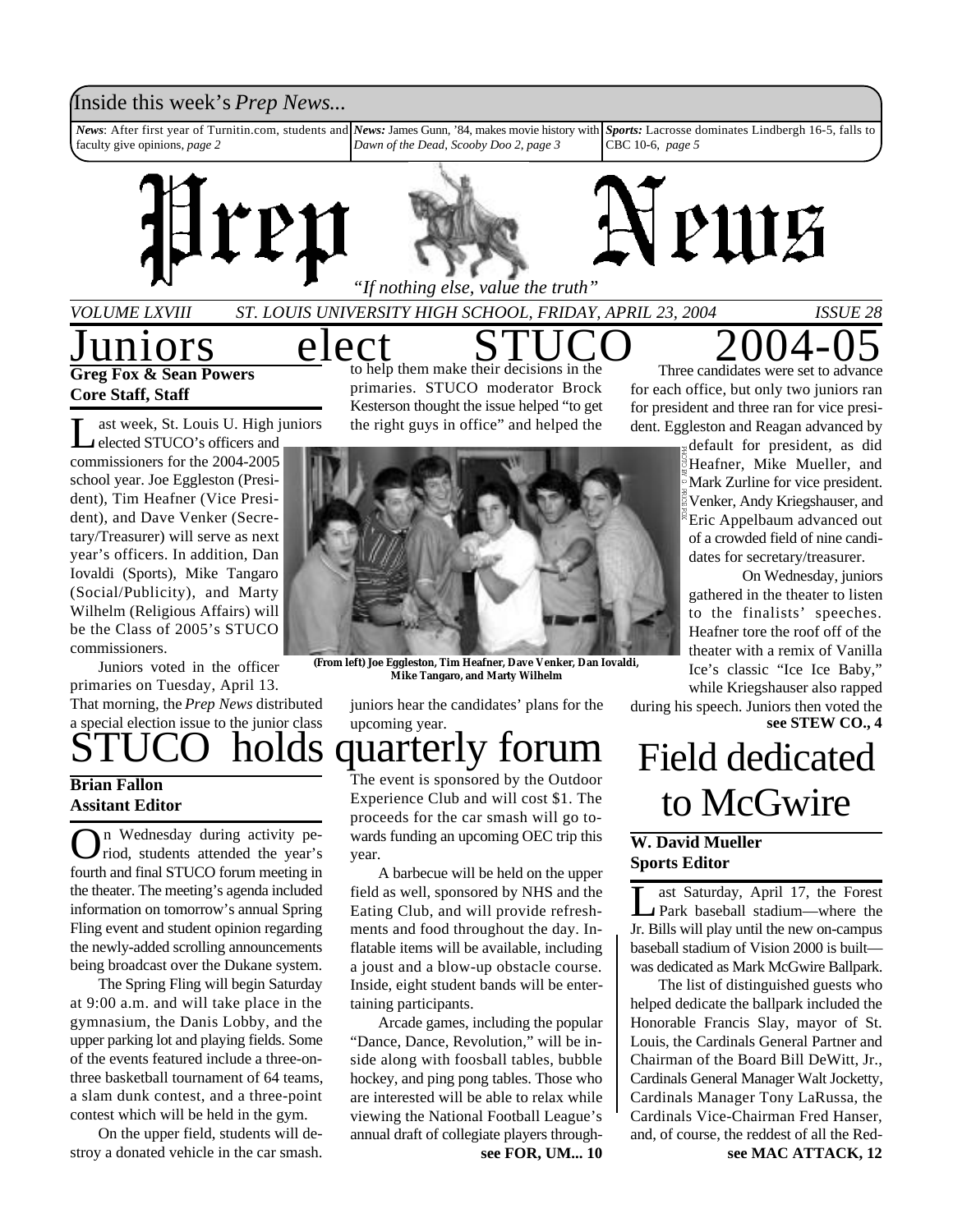## **2** April 23, 2004 Students participate in Day of Silence

#### **Kyle Kloster Staff**

O throughout America joined each n Wednesday, April 21, students other in silence to protest harassment, especially verbal harassment, of people who are homosexual, bisexual, or transgendered. National Day of Silence, a student-organized demonstration in which participants vow not to speak for the day, promotes awareness of and opposition to discrimination by sexual orientation.

Though many St. Louis U. High students took part in the protest, the lack of planning and organization for the event hindered the demonstration's effectiveness.

uiz bowl dominates di A few days before the Day of Silence,

### **Brian Krebs Core Staff**

L ast weekend, St. Louis U. High's Quiz Bowl team beat out Rosati Kain and Bishop DuBourg to win districts. They will travel to Rock Bridge High School in Columbia on May 8 to battle for the state championship.

The TrivialPursuitbills consist of seniors Jake Bell, Tim Friese, John Hook, Pat Lyons, Michael Mudd, and Bo Purcell and sophomores Timo Kim and Kyle Kloster. These eight members met moderator Tom Becvar on Saturday at Rosati Kain to engage in a full day of nonstop trivia ranging from British literature to sports.

This year SLUH was part of a small three-school district. Nine additional teams planned to attend, but they all had to drop out due to an insufficient number of students.

On Saturday the Bowlbills beat out Rosati 340-120 points, Dubourg 245-145, and then Rosati in the finals 265-110.

Quiz Bowl is divided into four classes based on school size. SLUH is in Class 4, which encompasses the largest schools. Each class will send eight teams to the state meet, making at total of 32 teams participating at the state final.

Teams battle head-to-head in a four round competition. Play includes only includes only includes only includes only includes only includes only in<br>The competition of the competition of the competition of the competition of the competition of the competition<br>

several students approached faculty members to confirm that their silence would not be problematic. After being consulted by these teachers, Principal Mary Schenkenberg decided that SLUH is not affiliated with the Day of Silence, and therefore the students' responsibility as students would take precedence over their participation in the event.

Schenkenberg said, "This is certainly not out of disrespect for the group or the idea, it was just not planned well." Assistant Principal of Student Affairs Eric Clark agreed, saying, "I think it's a great cause. However, you're a student, and you have a responsibility as a student."

**see SHHHH, 12** Students' lack of communication with the faculty to organize SLUH's

four members from each team, but moderators substitute in the other four members throughout play.

Rounds one and three are considered "toss-up rounds," in which the fastest player to buzz in answers the question. These rounds consist of 15 questions, each worth ten points. The two remaining rounds are toss-up rounds with bonuses. Each question has four bonus questions worth five points each. The first team to buzz in with the right answer can attempt to answer the bonus questions.

The maximum number of points that can be earned in one match is 900. According to Becvar, however, usually about 350 points is sufficient to win.

The Quizbowlers have been keeping a watchful eye on Liberty, last year's state champion. If they face Liberty, Friese isn't very concerned about winning or losing but wants to "put up (an) enjoyable match."

On Monday, the team decided to have certain members do independent studying on the team's problem areas they noticed on Saturday. For example, some members are brushing up on their British literature; others their world geography and British monarchs.

Becvar sums up his thoughts, "Students did very well at the district, and we're just looking forward to the state."

## Mathbills excel individually, disappoint as team at State

#### **Timo Kim Core Staff**

Last Saturday, math teacher Dan See<br>
Land a quartet of St. Louis U. High ast Saturday, math teacher Dan See students traveled to Rock Bridge High School in Columbia to test their knowledge of algebra, geometry, trigonometry, probability, and number theory in the Great Plains Math League state meet. Comprised of senior Joe Marincel, sophomores Mike Broom and Jash Guo, and freshman Dan Viox, the Mathbills faced opponents from 35 other schools in five events.

The Euclidbills began their path to Columbia earlier this year with regional contests at several community colleges and high schools around the city. Each of these six competitions provided a chance to achieve a qualifying score for state.

Beginning at 9:00 a.m., the competition opened with an event called the Power Question. This hour-long team event challenges the students with a set of questions on the single topic of game theory and focuses on proofs and written explanations of ideas rather than computation.

"(The Power Question) is much more in depth," said Marincel. "You have to do a lot of critical thinking rather than just punching out functions on a calculator."

 After the Power Question, students participated in an individual event called the Target Round. In this event, contestants receive slips of paper, each with a pair of problems. Contestants have 10 minutes to complete each pair of problems before the slip is taken away and a new pair is distributed.

A 10-question, twenty-minute team event followed the Target Round. After the team event was the Sprint Round, the last individual event. Consisting of 30 questions, the Sprint Round lasts for an hour, which forces students to "sprint" through each problem.

Although the ranking is separated by **see MATHLETE, 4**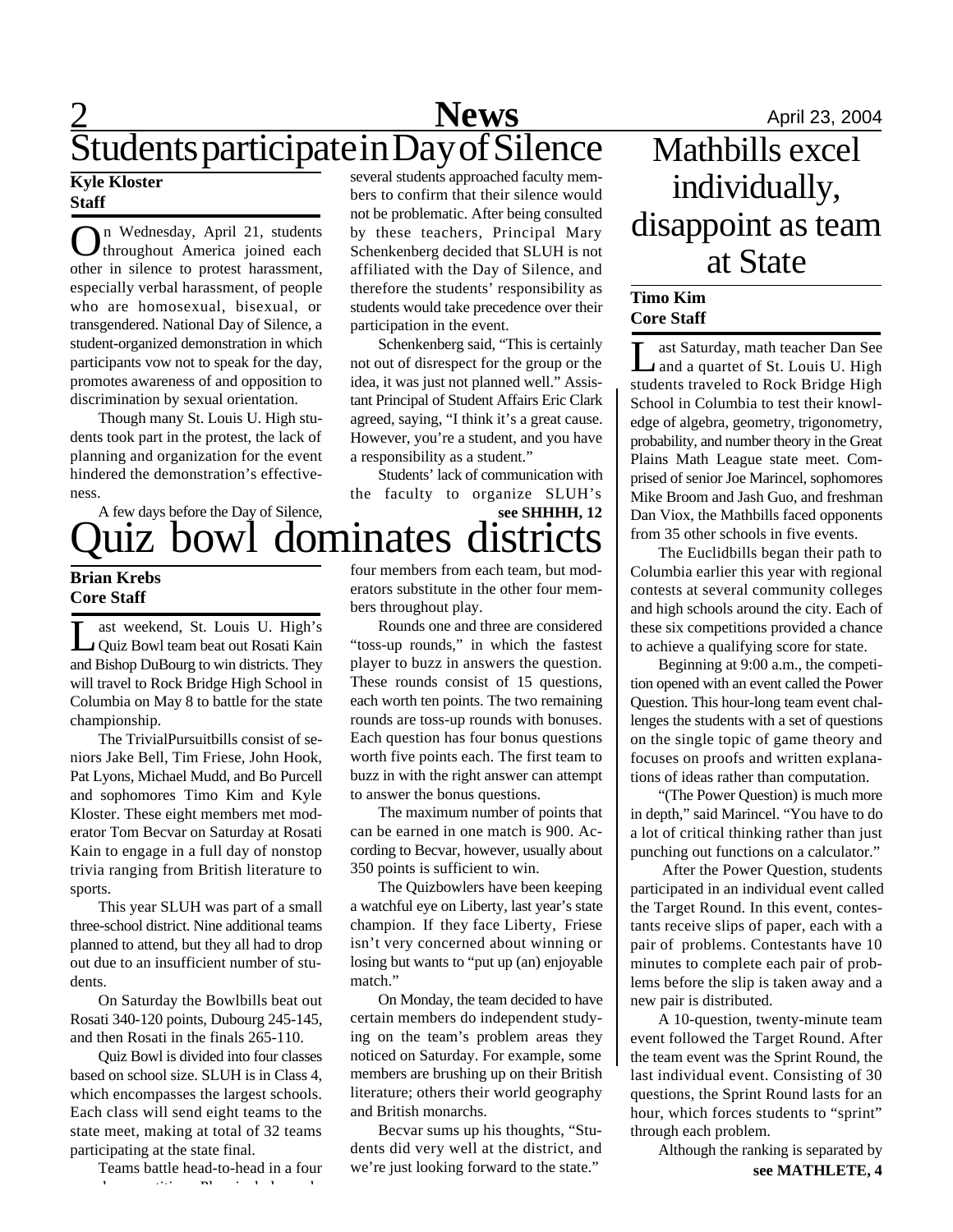## **News**

# April 23, 2004 **News** 3 urnitin's first year: reviews and rumors

#### **Jonathan Kim Editor**

S ince the beginning of the year, St.<br>Louis U. High students have turned in  $\Gamma$  ince the beginning of the year, St. papers to www.turnitin.com, an online web service, that checks the authenticity of students' work by comparing each paper to a large database of documents, stories, and other submitted essays. Now that SLUH has used Turnitin for a year, both teachers and students have different opinions about the principle behind the use of Turnitin.

From the juniors' standpoint through about 15 random conversations, most of the students felt that teachers had the right to use Turnitin and did not mind SLUH using Turnitin because they do not cheat, although some students expressed reservations about the technical difficulties or

the worth of the service. A few students disliked Turnitin altogether, believing there was a breakdown in trust between teachers and students

"I guess teachers have a right to use it if it checks for plagiarism," said junior Ryan Franklin, who has turned papers in for English teacher David Callon. "It is kind of like saying there is no other way to do this but basically putting you on a lie detector test. It doesn't give us a chance to be honest about it…. It is sort of like a slap in the face. They are kind of like assuming we are going to cheat unless we (submit work to Turnitin). It doesn't quite seem fair to the students."

Junior Brandon Zumwalt, a student of English teacher Jim Raterman's, supports the use of Turnitin and thinks that the service protects honest, credible work. "I think (Turnitin) is not only fair for the

teacher to use but also for the students who write authentic essays as opposed to those who plagiarize. It protects the person who puts forth effort instead of someone who waits until the last night to cut and paste from an outside source."

Junior Andy Kriegshauser, another student of Raterman's, disagreed. "I don't like it because it is kind of a hassle. It is not fair and it undermines the whole system of working hard…. It is kind of ironic. It seems they are out to get us before we have a chance to prove ourselves. They could at least read our paper before they are suspicious of it. I don't see the need to compare our work to everybody else's."

When asked whether or not SLUH should use the service, Franklin said, "Maybe (it can be used) for history papers, but for English papers and theology

## Screenwriter Gunn, '84, makes movie history *Dawn of the Dead, Scooby Doo 2 are back to back No.1's at box office* **see TURNTHATIN, 13**

#### **Brian Kane Editor in Chief**

On the weekend of March 26, St.<br>Louis U. High alum James Gunn, n the weekend of March 26, St. '84, made film history by becoming the first person to write two movies that took the number one spot at the box office on back-to-back weekends. Gunn wrote *Dawn of the Dead*, which is rooted in the 1978 horror movie of the same name, and *Scooby Doo 2: Monsters Unleashed*, the sequel to the 2002 film which Gunn also wrote. The movies were released on March 19 and March 26, respectively.

Gunn was a fan of both Scooby Doo and the original *Dawn of the Dead* in his youth, which gave him an advantage when it came to writing the two films. "When I was a young kid I loved Scooby Doo, so when I started writing the Scooby Doo movies, I wrote the movies that I wanted to see," he said. "Same thing, I've loved *Dawn of the Dead* since I was a freshman in high school. I went down to the Tivoli theater and saw *Dawn of the Dead* when they were showing second-run films. I fell in love with it; I had the movie poster up in my bedroom all through high school, so I just wrote the movie I wanted to see."

Because both films were based on previously-created material, there were already fans of both before Gunn's movies were even released. He said, "They're two very different things because the *Dawn of the Dead* fan base is very very intense, but also very very small. Most people that saw *Dawn of the Dead* didn't even know that there was another movie called *Dawn of the Dead*. The first movie made a couple million dollars in the box office.

"*Scooby Doo* is something very different because everybody knows Scooby Doo, so everybody that goes to that movie almost for sure has seen a Scooby Doo cartoon at one time or another."

Despite dealing with two different types of fan bases, Gunn's forumla for writing both movies remained the same. "From my point of view, they weren't really that different because I just wrote what I wanted to see," he said.

Despite his love of the original movie, Gunn had not always planned on working

on this type of a project. He explained, "With *Dawn of the Dead*, I never once ever thought of remaking that movie, and I never really had any interest in doing remakes, because why not just do something like the original movie that's its own thing?" According to Gunn, Brian De Palma would similarly borrow core ideas from Alfred Hitchcock movies and then use them to make his own unique films.

Gunn continued, "With *Dawn of the Dead*, I really liked the original premise, and I also loved the original movie. And so I just kind of wanted to do my own thing with it that took the premise and gave (original writer and director George) Romero his props, but also did something new."

**see GUNN, 11** Gunn was fortunate enough to see most or all of his screenplays shown on the screen after the movies were completed. "Everything that I wrote is on the screen," he said. "In some cases, *Dawn of the Dead,* for example, or the first Scooby Doo movie, there's a lot more written. The script was much longer, there were a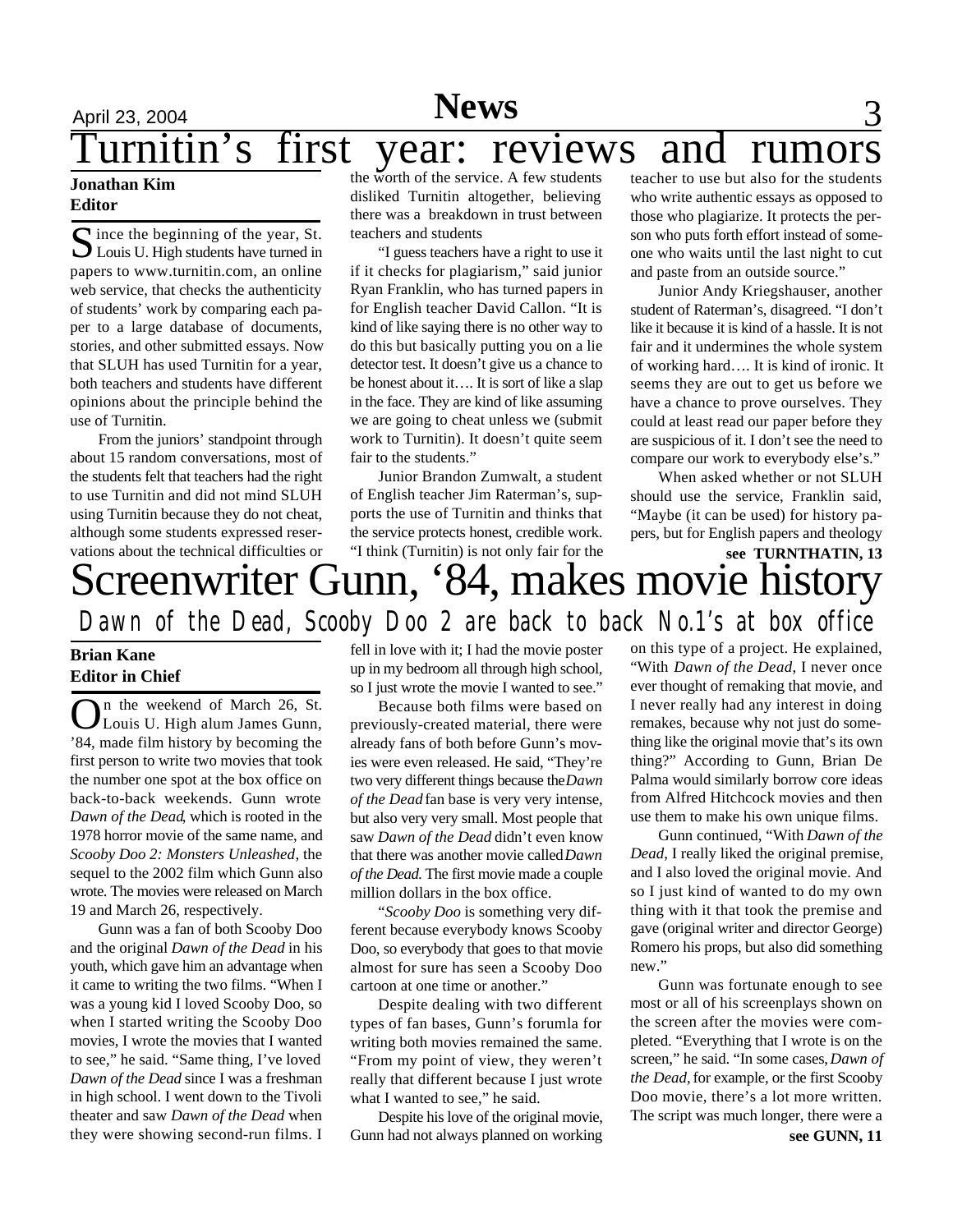## **1 News** April 23, 2004 STEW CO.

#### (from 1)

three officers into their positions during junior/senior lunch. STUCO moderator Brock Kesterson estimated voter turnout at 78%.

Eggleston, who has served as the Class of '05's president during this year and as a class representative before that, was widely expected to win the presidency. Even though most of the class favored Eggleston, "It made me nervous when everyone was clapping for (Reagan)," he admitted.

"I didn't think it was a one-person race," said Heafner of the vice presidential race. "I knew I could lose, and I was just hoping I would win. I didn't want to set myself up for failure" by feeling unbeatable.

Eggleston considers his hard work and past experience as the main reasons for the success of his campaign. He plans to use his qualities to "keep up with what this year has done.... I want to build on that and anything that comes to us." Eggleston also plans on a big summer, including a

## MATHLETE

#### (from 2)

grade, all the participants took the same test. Still, the Pascalbills emerged with strong individual placement. Marincel scored 95 points out of a possible 120 points on the Sprint Round, capturing second in the senior divison and fifth overall.

In the freshman division, Viox placed second in the Sprint Round and fifth in the Target Round, with scores of 61 out of 120 and 50 out of 80, respectively. Guo came in sixth in the sophomore Sprint Round, and both he and Broom tied for tenth out of all sophomores in the Target Round.

"Typically, Missouri guys in the national competitions finish in the top ten, so we have a good state for math," said See. "I feel really good (about the competition), because all four guys did really well, and every year we learn about how to prepare better."

field trip to plan other events.

Heafner considers "the camaraderie, what I have to share with the class, and class fellowship" as some of the reasons why he was elected, in addition to the rap.

As vice president, Heafner hopes to "help (Eggleston) in any way I can. There's a lot the president has to do, and a lot he won't be able to do, and that's where I'll be able to fill in."

Heafner also hopes to "make it an enjoyable senior year. Even though it's not part of my job description, I want pep rallies to be big, and anything else to make SLUH spirit big."

As both secretary and treasurer, Venker considers it his job to "keep organized, keep track of what's going on at meetings and, as treasurer, keep track of the money." In addition to these duties, Venker hopes to "work on giving some of that money to charity."

The STUCO commissioner elections took place on Thursday and Friday of last week. The two finalists for each commissioner position, elected from a group of candidates in the primary elections, gave a speech last Friday in the theater.

Wilhelm won the final election against junior Tim King to become next year's Religious Affairs Commissioner. For his speech, Wilhelm had junior Pat Ivers, an athieist, come and speak in support of his election; Ivers jokingly claimed that Wilhelm had converted him to Christianity.

## ANNOUNCEMENT

Mr. Merriott is looking for two families for the fall semester willing to host our Colombian students from Bucaramanga and Barranquilla. Students will arrive mid-August and return before Christmas. If you are interested or need more information, please contact Mr. Merriott in the Foreign Language Office or at 314- 531-0330 x 141 or at merriott@sluh.org. You do not have to be enrolled in Spanish to participate in this program.

Wilhelm said, "I think I proved to the people voting for me that I've been a hard worker all along and that I'm prepared for the job and a responsible person." Wilhelm has served the past three years at SLUH in the pastoral program. He now wants to lead by example and get more people involved in the pastoral and religious programs at SLUH: "I would like to see more students go to the 7:20 Mass and make prayer services more powerful for the students."

Juniors Rob Stretch and Dan Iovaldi gave a final speech for the role of sports commissioner. After these two humorous speeches, juniors voted Iovaldi as the next sports commissioner. Iovaldi felt his speech really helped him win the STUCO position, saying, "I felt it was pretty funny. I think the kids responded well to it." As the new sports commissioner, Iovaldi joked that he has "energy, excitement, and a good belly" to offer. He looks forward to getting students off the track during the home football games and "have everyone in the stands cheering."

Tangero beat out his fellow finalist, junior Tim Rodgers, for the position of social/publicity commissioner. Before Tangero's speech, junior Larry Howe, dressed in a white rabbit costume, unexpectedly came up to the podium and impersonated Tangero. Reviewing his speech, Tangero said,"I was trying to be serious, but also present it in a humorous way. I'm still upset that Larry (Howe) got up there in a bunny suit." Tangero said he will be good as the social commissioner because, "I have the right amount of charm, humor, and seriousness so I can talk to students just as well as I can talk to faculty so we can face our challenges in a way that it will all get accomplished."

"We're right up there with this year's STUCO, which is saying a lot," said Eggleston. "We have a lot of potential."

Kesterson agreed, saying "all (are) worthy of the positions they got," but conceded that they had "big shoes to fill, based on the performance of this year's STUCO." Kesterson specified that the size of those shoes was nine.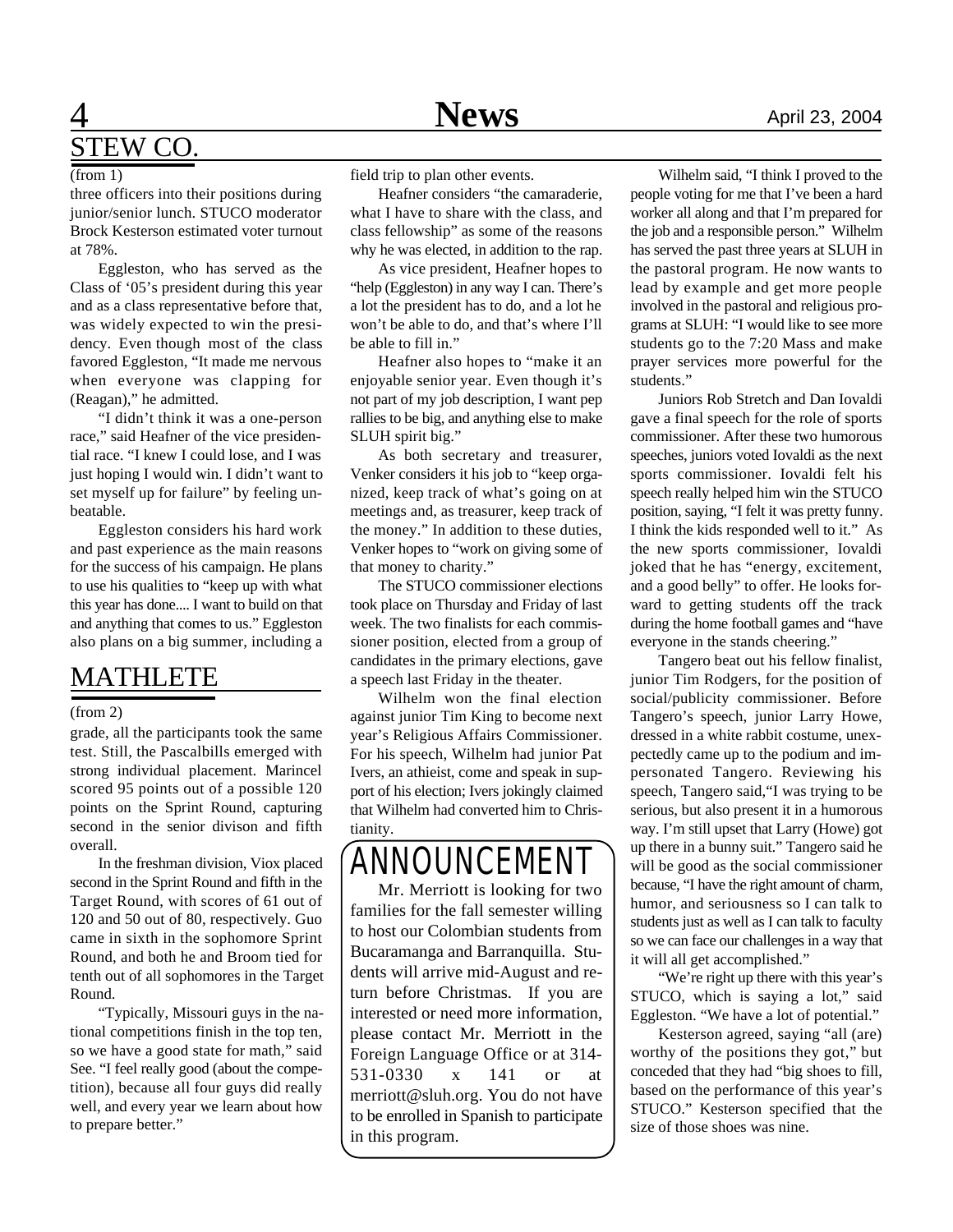# April 23, 2004 **News** 5 BigMacbills win SLUH Tournament; now 12-2

## **Reporter**

The Metro Catholic Conference has<br>proven to be tough going for the Jr. proven to be tough going for the Jr. Bills of St. Louis U. High so far this season. Despite strong pitching performances in three conference games played this season, SLUH has come up short in two of them.

Basking under the warm sun last weekend, the Jr. Bills (12-2) hosted the SLUH tournament at Aviation Field in Forest Park. Friday night was a breeze for SLUH against opponent Bishop DuBourg, whom the Jr. Bills had already defeated by a wide margin earlier this season.

As it has been for most of the year, offense was the story again in this matchup. Monster back-to-back home runs to left center field by junior Ryan Johnson and senior Pat Bommarito allowed SLUH to jump out to an early 2-0 lead. Junior Mike Deelo punched a single up the middle to bring another Jr. Bill run home in the bottom of the second. SLUH plated nine more runs in the bottom of the third en route to a 13-1 victory.

**Justin Rottger** game, former St. Louis Cardinal slugger plays in the game. Mark McGwire made a surprise appearance at Aviation Field before heading to Busch Stadium for the McGwire day at the ballpark. Now retired, McGwire had the baseball field in Forest Park named for him. McGwire shook the hands of the players present, signed autographs, and talked to the media.

> During his appearance, McGwire promised that the first player to hit a home run in the ballpark would receive an autographed baseball and bat signed by Big Mac himself.

> Saturday's first game against Cleveland was homerless but certainly had plenty of offense. SLUH annihilated their morning opponent, 14-3.

> The final game of the tourney, against upriver opponent Hannibal, was more of a test than the Jr. Bills expected. Both teams showed strong pitching early; senior Jeff Milles struck out the side in the top of the third.

> Defense was also solid for the Jr. Bills, as a trio of excellent players—second baseman Rick Wiese, junior shortshop Brandon Beal, and senior first baseman Greg Leibach—turned two 6-4-3 double

SLUH was held scoreless until the bottom of the fourth, when Johnson reached on a double to the left field wall and Bommarito found first base on an infield hit. Both would later cross home plate. Beal was then beaned and took first, stole second, and scored on a base knock from Leibach.

But SLUH allowed Hannibal to creep back into the game. The score was 4-3 in the bottom of the sixth when Beal cranked a Hannibal pitch down the left field line and off the yellow netting of the foul pole, earning himself the autographed bat and ball. This 350-foot liner gave the Jr. Bills a bit of breathing room, but still not much margin for error.

Junior closer Ryan Morgan came in and pitched a scoreless seventh, though, striking out two of the three men he faced to seal the Jr. Bills' victory, 5-3.

Saturday's unexpected nail-biter proved to be a great precursor for what was to come on Tuesday. A hugely-anticipated conference game against the Golden Griffins of Vianney awaited the Jr. Bills at Forest Park.

**see THICKBURGER, 8** Tennybills march towards postseason Before the first pitch of Saturday's<br>
Tennybills 1 *Team drops one game to Kirkwood, gets back on track against Vianney*

#### **Pat Miller Reporter**

Fresh off their drubbing of Marquette, the<br>Tennisbills welcomed the Pioneers of Kirkwood resh off their drubbing of Marquette, the to the Dwight Davis Tennis Center on Monday. The squad entered the match knowing that their performance against Kirkwood would be a good indicator of how much they had improved since last year, when Kirkwood trounced the Jr. Bills.

The match was the most exciting of the year thus far. SLUH started off on the right foot with wins by sophomore Stephen Hipkiss and junior Jack Horgan. After Kirkwood won two matches to even the score, the number two doubles team of sophomore Kevin Howenstein and junior Jimmy Chassaing gave SLUH a 3-2 lead with their 6-1, 6-4 victory.

The Tennisbills needed only one more win to



**serves up a winner.**

clinch the meet, yet that win unfortunately never came, as Kirkwood took the final two matches to hand the Jr. Bills their first loss of the season.

 The K-Swissbills had to bounce right back and take on MCC rival Chaminade on Tuesday. Despite the late arrival of more than half of the team as a result of traffic congestion, the Tennisbills' depth simply overwhelmed the Red Devils. The varsity squad won the meet 6-1 by sweeping the doubles' matches.

Needing only one more win to clinch the MCC regular-season title, SLUH hosted Vianney on Wednesday. The Douganbills raced out of the gate. With wins by freshman Abe Souza, Horgan, and the doubles team of sophomore David Lesko and junior Andrew Casperson, the Tennisbills won the first five matches of the meet and ended up winning the meet 5-2.

The Jr. Bills next face O' Fallon on the road Tuesday.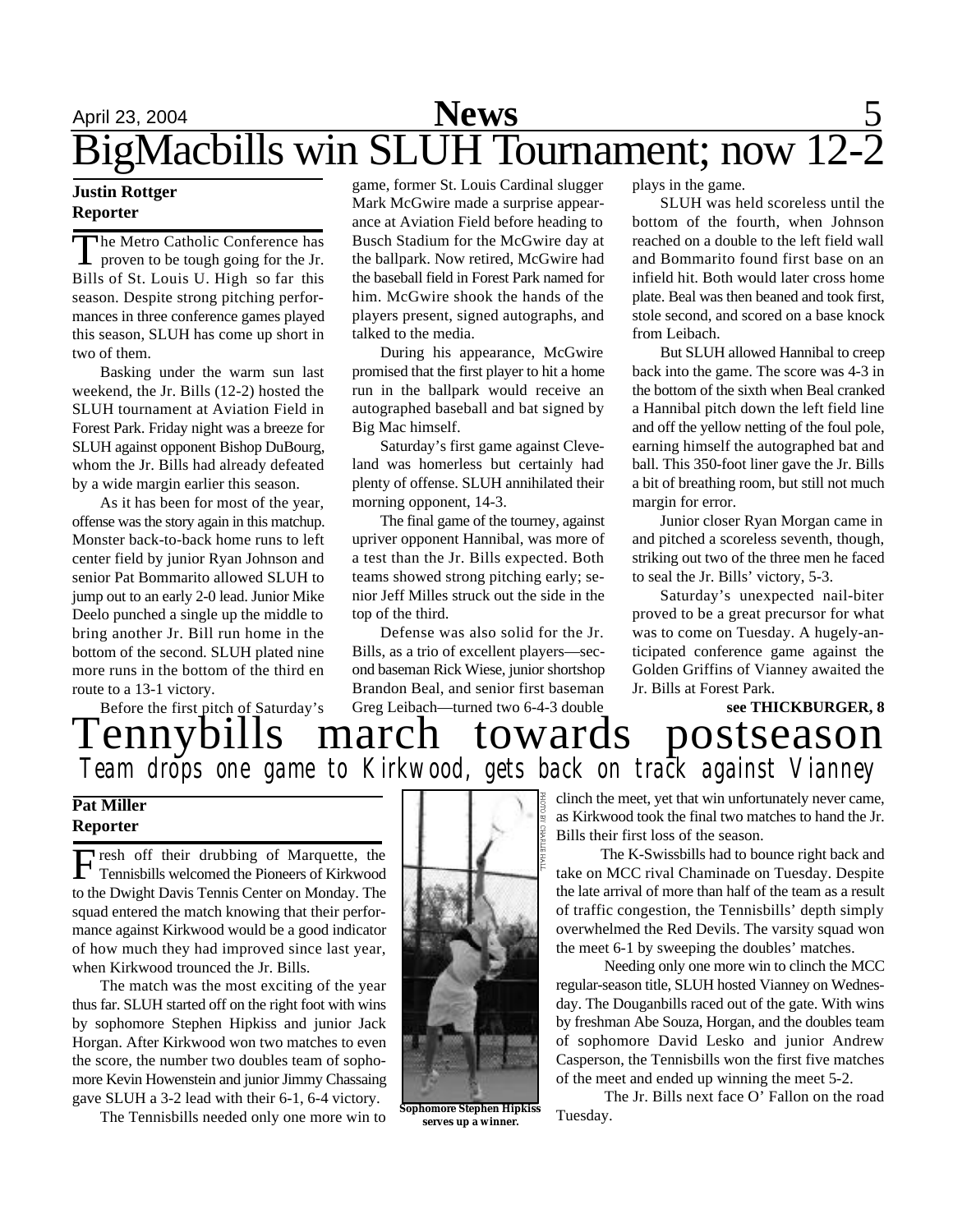## **6** April 23, 2004 Styxbills crush Lindbergh, fall to CBC teams' stellar defenses stepped up. The

#### **Tyler Orf Reporter**

The St. Louis U. High lacrosse team<br>
faced its biggest challenge of the The St. Louis U. High lacrosse team season this past Saturday against the topranked CBC Cadets. Despite SLUH's strong play on both the offensive and defensive ends of the field, the Cadets topped the Jr. Bills, 10-6.

The Laxbills also faced the Lindbergh Flyers last week, winning 16- 5 on Tuesday.

The Jr. Bills had prepared for CBC for the better part of a week, and the team was anxious and ready to play.

CBC controlled the ball offensively from the start. However, it was the Laxbills who scored first off a strong drive and dunk goal by senior midfielder Jeff Steitz, who scored as he was being pushed into the crease.

Down 1-0, CBC came out firing, scoring three goals in a row to take a 3- 1 lead at the end of the first quarter.

A quick goal by the CBC attack at

the beginning of the second quarter put CBC up 4-1, but only a few minutes later, a slash by a CBC defenseman gave the U.

High a man-up opportunity; the squad capitalized as senior midf ie lde r Chris Bailey trickled a shot past the CBC goalie. Steitz followed up with two more goals in the quarter, but the teams kept trading goals, makfor SLUH to



ing it difficult **A mass of Cadets and Jr. Bills fights for the ball during Saturday's game.**

close the gap. At the half, the relentless Jr. Bills trailed 8-4.

Although they trailed by four goals at half to a very good team, the Laxbills refused to quit. The game got much more physical in the third quarter, when both SLUH traded goals later in the quarter to make the final score a disappointing 10-6.

only goal in the third quarter came off of a backside sneak by the CBC attackman,

> who beat senior goalie Ben Zaegel low.

I n the fourth quarter, a goal off a quick restart caught the CBC defense off guard and allowed the J-Bills to cut the lead to 9- 5. CBC and

Despite the loss, the SLUH coaches were excited about how far the team had come both mentally and physically since their atrocious start.

## Titleistbills finish 11th at Webster, fall to 0 **see CRUISIN', 9**

#### **J. Matthew Koch Reporter**

Thile the rest of the school was enjoying the wonderful block day on Monday, the Jr. Bills golf team decided to play hooky and squeeze in 18 holes at the annual Webster Cup at The Players Club Golf Course. The tournament consisted of 28 area teams, each made up of five players; the cup is scored by adding the four lowest scores for each team into a combined score.

Riding the confidence they had gained from a convincing victory over St. Mary's last Thursday, the Bunkerbills rolled into an extremely windy Players Club ready to earn some respect. The five ball strikers head coach Greg Bantle chose for the tourney were senior Pat Neuner, juniors Kyle Ortmann and Kevin O'Connell, and sophomores Mike Doherty and Alex Luebbert.

Neuner, or "Mr. Consistent" as he

is called by fellow teammate Matt Koch, once again led the way for the Titleistbills, firing a team-low  $82 (+10)$ , not at all bad considering the conditions.

"It was treacherously windy," said Neuner.

The rest of the team followed closely behind Neuner, firing rounds between 84 and 89.

 After a mind-numbingly long round of over six hours, the Jr. Bills sauntered into the clubhouse to earn 11th place overall. "It wasn't bad, but we definitely could've done better," said Ortmann.

 After a day's rest from the marathon on Monday, the Augustabills were back at it on Wednesday against CBC, ready to avenge a loss from earlier in the season.

 After some confusion with the course managers at Normandie, the two teams teed off on the back nine, a part of the course unfamiliar to the Jr. Bills. "We haven't played the back all year, so it kind

of took away our 'home field' advantage," said one disgruntled Golfbill.

 Despite not knowing the course as well as he would have liked, Ortmann led the way for the team, firing a very solid 38. Ortmann's score marked the first time all year that Neuner did not have the low score for the team. Neuner did however still manage second, with sophomore allstars Doherty and Steve Azar not far behind.

 When the time came to tally the scores, the BantleBills were heartbroken to see that they had fallen one stroke short of CBC's combined score of 250.

"I would rather lose by 10 strokes than 1," said a dejected Ortmann after the round.

 With very little season left and the district tournament quickly approaching, the Golfbills are going to need to improve their game greatly if they want to even think about going to state.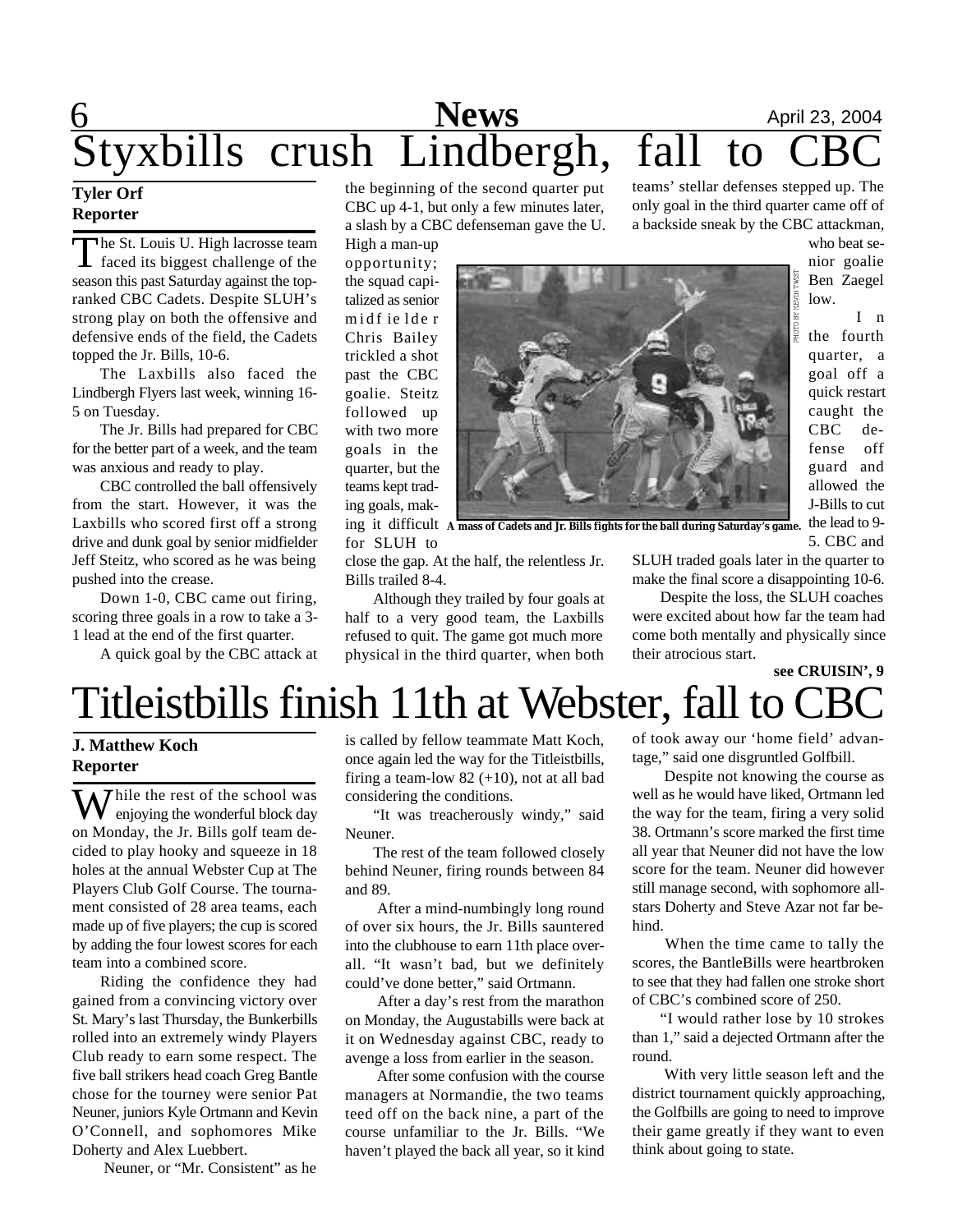## April 23, 2004<br> **Tourbills** best CBC in overtime,

#### **Ryan DuBois Reporter**

Coming into last Sunday afternoon's<br>game, the mission of the St. Louis U. oming into last Sunday afternoon's High varsity in-line hockey team was twofold: first, the club desperately needed a win in order to keep its playoff hopes alive as the season began to wind down. Secondly, the Rollerbills hoped to vanquish a CBC squad whom they had never before managed to beat in the history of SLUH's in-line hockey program. Fortunately for the rollerbills, SLUH came out victorious in a 5-4 overtime victory.

The Cadets, who had been stuck in the cellar of the league standings since the beginning of the season, were neither as talented nor as infamous as they had been in past years. However, CBC's reputation for its exploits in the hockey world was far from insubstantial. The Cadets showed themselves to be an extremely formidable team, playing strong man-to-man defense and using occasional bursts of speed to create scoring opportunities. The Jr. Bills, however, matched CBC's intensity along the boards and backchecked well, putting on a solid even-strength performance.

The Tourbills took early advantage of the Cadets' lack of discipline with regard to penalties. Halfway through SLUH's first power play, freshman forward Chris Place scored the Jr. Bills' first goal following a scramble in front of the CBC net.

Four minutes later, senior captain Dane Moody ripped a hard slap shot from the top of the slot that beat the Cadets' goaltender top shelf, extending the Jr. Bills' lead to two.

Despite three more CBC penalties during the first half, the Jr. Bills were unable to rack up any additional goals during their subsequent power play time, and the half ended with SLUH on top, 2- 0.

Although the Missionbills played with consistency and determination during the opening period, the second half saw the reemergence of a pattern that has become all too familiar during SLUH's 2004 season. Following an early slashing call that left the Jr. Bills shorthanded, the

Cadets capitalized on the power play to pull within one. Less than a minute later, CBC grabbed another goal on a quick breakout that led to an odd-man rush. Just that quickly, the Rollerbills found themselves back at square one with the momentum shifting rapidly in CBC's favor.

The intensity of the game skyrocketed for the remainder of the half, with the Cadets vying for a third unanswered goal while the Jr. Bills fought to prevent any further CBC scoring and regain the lead. After 10 minutes of explosive but scoreless play, Place and Moody combined to give SLUH a much-needed offensive boost, as each tallied a goal and assisted on the other's goal to make it a 4-2 game in favor of the Jr. Bills.

With the game's end fast approaching, the Puckbills needed only to hang on for two more minutes. Unfortunately, the urgency of the game did not translate into disciplined play on the floor, as the Jr. Bills took two crippling penalties in the next minute. With 40 seconds left and a power play in their hands, the Cadets banged a rebound past junior goaltender John Pecher to cut the lead to one. Just 12 seconds later, a CBC defenseman fired a shot from the point that found its way through heavy traffic in front of the SLUH net to tie the game.

Heading into a three-minute overtime, things did not look good for the Jr. Bills. Having blown yet another two-goal lead within a matter of seconds, SLUH needed to somehow find a way to regain its focus and rally against a now-confident and determined CBC team.

The Jr. Bills found the answer in their captain. With a minute and a half remaining in OT, Moody, following up an initial save by the Cadets' goalie, waited patiently to turn and position himself for the rebound attempt, then snapped a high shot over the goaltender to give the Jr. Bills a 5-4 overtime victory and their first win over CBC in five years. Pecher, who stopped 40 of the Cadets' 44 shots, a .910 save percentage, also proved invaluable to the Jr. Bills' success.

With a chance for playoff action still within reach, the Jr. Bills will face off against Francis Howell Central tonight at 11 p.m. at the Matteson Triplex in St. Charles.



Congratulations to English teacher and *Prep News* wizard Frank Kovarik and his wife Lisa on the birth of their daughter, Miranda (Mira) Teresa Kovarik, at 5:32 p.m. on April 21. Mira weighed in at 7 lbs. 10 oz. and was 22 inches long at birth.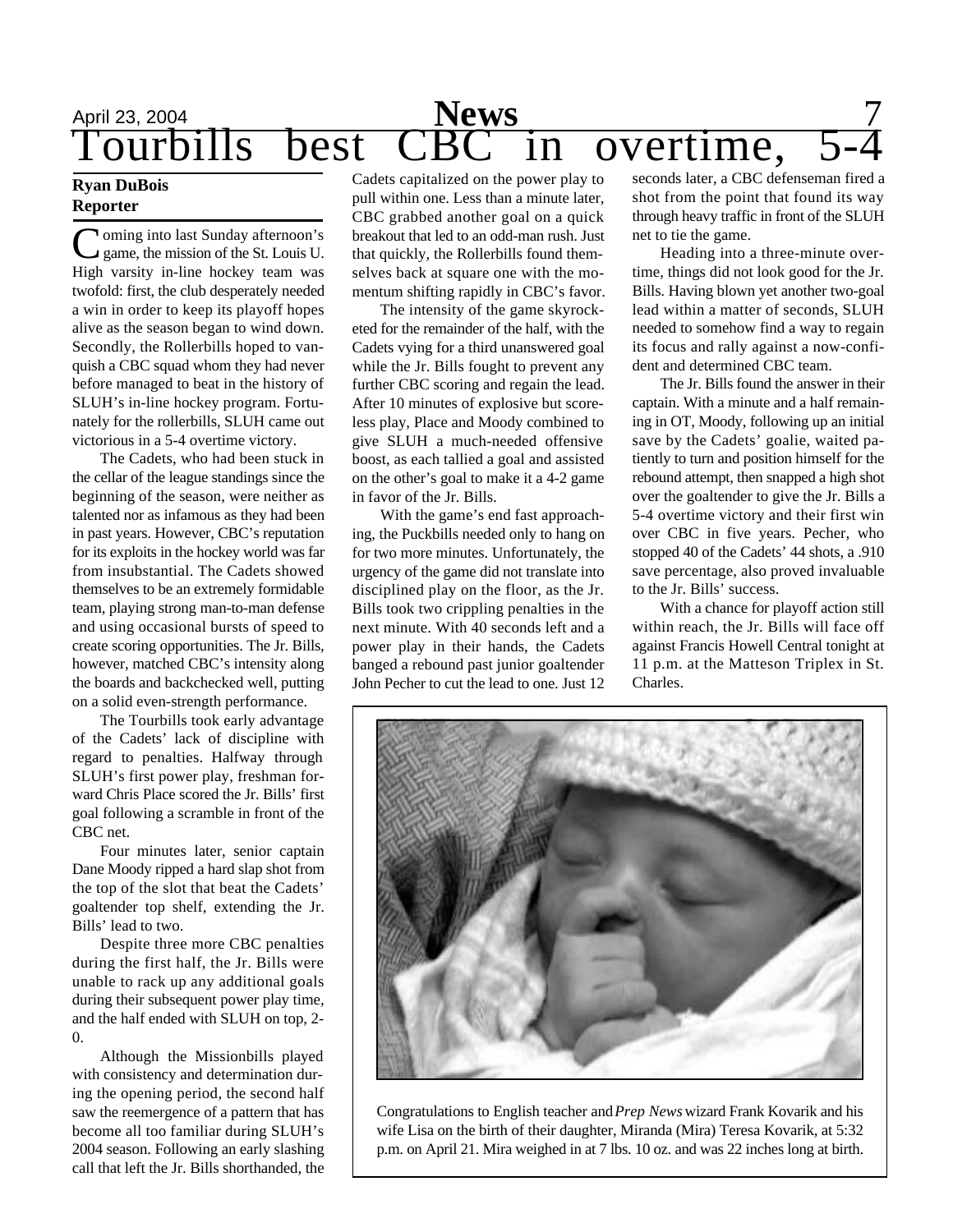# **8** April 23, 2004 Trackbills pause, assess strengths

#### **Dan Heard Reporter**

O practiced hard in preperation for n an off week, the track team yesterday's Ladue Invitatioinal and the rest of the season. At the mid-season point, certain aspects of the team and the team itself has found an identity. The team looks to build upon its early successes and learn from its mistakes while it sets its sights on state.

The distance runners, the usual strength of the team, are again among the top in the area. Coached by Tim Chik and led by seniors John Oliver and Andrew Linhares, the team looks to post strong finishes in nearly all distance events.

The 4x800-meter relay team of John Oliver, Andrew Linhares, Steve Nagel and Charlie Samson is consistently among the top five finishers in meets and looks to make a strong showing at the state meet. Sophomore Ben Murphy-Baum and junior Danny Meier have also made contributions to the distance squad.

With junior Alex Muntges looking to return soon from an injury to earn the team key points in the 3200-meter run, the distance squad looks as strong as it has in years and should play a key role in the track team's overall success.

This year's throwers are stronger than in past years. Coached by John Difley, the throwing squad is led by seniors Tony Cattaneo, Osten Thomas, and Jeff Howenstein and sophomore Cliff Leek. To improve the strength and ability of the throwers this year, Difley has created more structured and difficult workouts than in past years. While strong, the throwers do suffer from a lack of depth this year, but Difley is confident that the throwers can compete and post strong results leading up to districts.

The jump squad this year is much larger than in past years. Under the new leadership of coach Jon McGinnis, the jumpers are led by seniors Paul Nappier and Brent Harvey. Freshman Steve Rivers has also had strong performances in the triple jump this season.

The SLUH sprinters are exceptionally strong this season. Coached by Spencer McCall, the sprint squad is led by the 4x100 relay team of seniors Brent Harvey and Dan Heard and sophomores Paul Chaney and Stephen Simmons. Despite the setback of a hamstring injury suffered by Harvey, the sprinters have continued to excel. Chaney is among the top sprinters in the area, breaking SLUH's 400 meter dash record last week at the All-Catholic meet (49.68). Simmons also competes as a hurdler in the 110-and 300 meter hurdles. With some improvements, McCall believes SLUH's sprinters can be among the top in the state.

*PN* Nightbeat

## **Lacrosse**

The varsity lacrosse team defeated Rockwood Summit 9-8 at Compton Drew last night. This win made the Laxbills' record 6-7, bringing the team to within one game of a .500 average. The team's next game is against Columbia-Hickman tomorrow amidst the events scheduled for Spring Fling. Weather permitting, the game will be held at SLUH's stadium at noon.

# **Golf**

The Albatrossbills couldn't sink enough fowl as they lost to Chaminade 238-248 last night on the beautiful Winghaven course in St. Charles. Seniors Pat Neuner and Matt Koch shot 38 and 45, respectively, on the par-36. Sophomore Mike Doherty also shot a super low 38. Chaminade has proven itself as one of the best golf teams in the area.

"Only losing by 10 to them is pretty good for us," said Koch.

## THICKBURGER

#### (from 5)

In what could have been called a pitchers' duel, the game moved along quickly. The Vianney starter was perfect through three innings, shutting down the prolific SLUH offense.

Deuces ran wild, though, in a costly top of the second. The Golden Griffins capitalized on two walks and two hits to score two runs off junior starter Matt Ikemeier.

The SLUH defense sparkled again in the top of the third after Vianney put two men on via two soft flies that fell in for base hits. With men on first and second, Vianney tried to steal, but senior catcher

Tyler Aholt gunned down the man at second. A Golden Griffin who overran third was also caught, and after that yet another Vianney baserunner was picked off at third. All three outs in the top of the third were made on Golden Griffin baserunners.

SLUH tied the game in the often favorable bottom of the fourth (SLUH has done impressively well in the fourth inning this season). Johnson was hit by a pitch, Bommarito singled, and senior Paul Beck walked to load them up for Morgan. An inside pitch that was just a bit too inside forced in the first run of the game for SLUH; the second run followed soon after on a wild pitch, tying the game 2-2. However, Vianney gained the lead back for good in the top of the sixth, and three strikeouts in the bottom of the seventh did not help the Jr. Bills' cause as they dropped their second game of the year, 3-2.

SLUH fell to 1-2 in the MCC this season, while the Golden Griffins evened their record at 2-2. Possessing the best overall record of MCC teams, the Jr. Bills still have a tough upcoming schedule with five conference games to be played. SLUH's 131 runs, however, lead the conference in runs scored.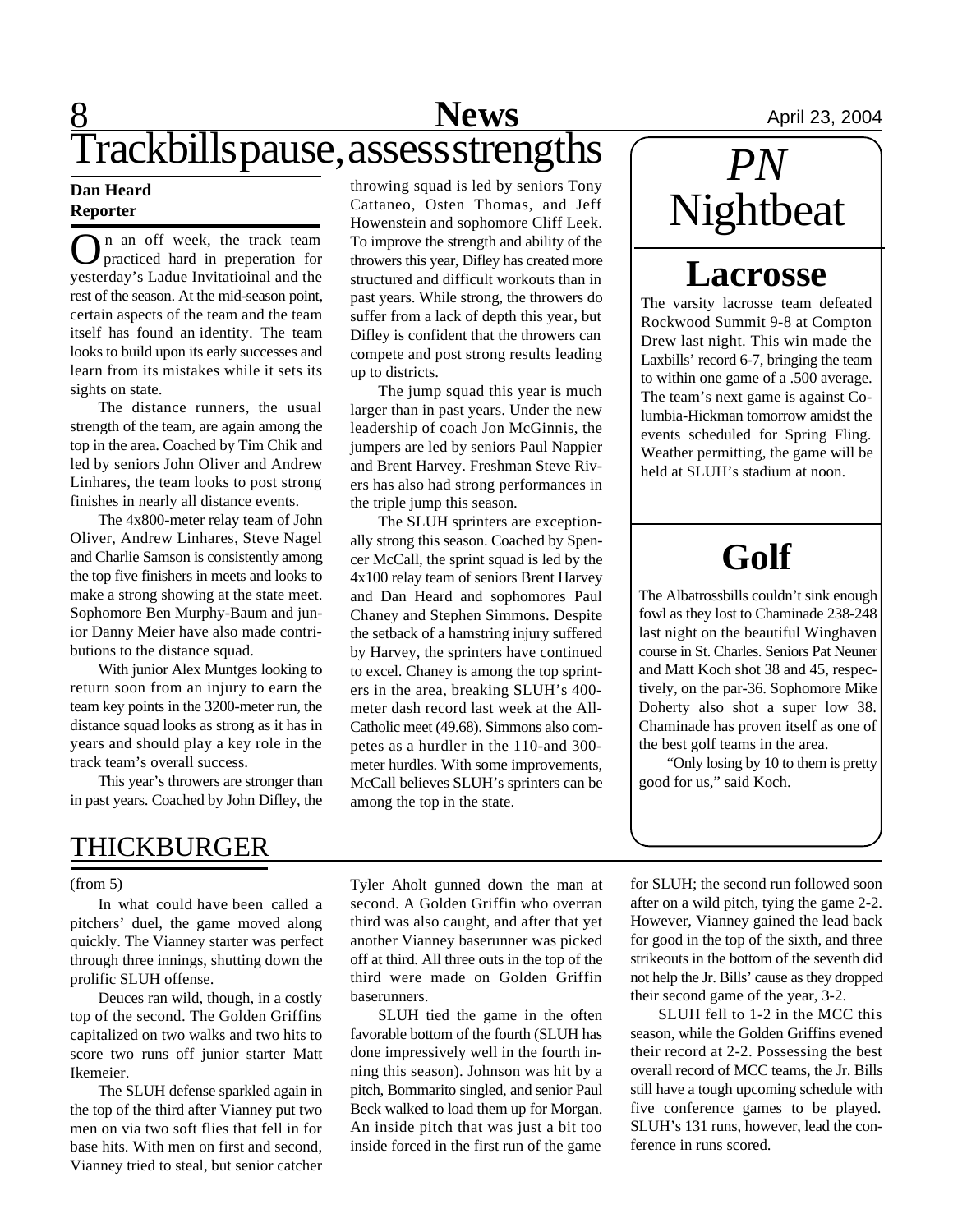## April 23, 2004 **News** 9

### CRUISIN'

#### (from 6)

On Tuesday night, the Runandshootbills faced off against the Lindbergh Flyers. Junior attackman Joe Hof scored the first goal of the day, sneaking around the backside of the net to take a pass and beat the Lindbergh goalie.

Only a minute later, Lindbergh tied the game on a lucky shot against sophomore goalie Matt Yoon, who started Tuesday.

In the second quarter, the U. High stepped up the intensity. Fast breaks, manup opportunities, and quick ball movement that confused the Lindbergh defense allowed the Jr. Bills to notch six more goals in the half, giving the team an 11-1 lead.

Second half scoring was led by senior attackman Matt Austin, who had three goals on the day. Junior midfielder Mike Sargent also led the charge, scoring his first goal of the season on a little shake and bake followed by a well-placed shot. Also, senior midfielder Anthony Borchardt's excellent transition and face off play helped the Jr. Bills set up many goals. The game ended with the Laxbills on top 16-5.

The U. High lacrosse team's next game is Saturday at noon at SLUH during Spring Fling against conference opponent Columbia-Hickman.

#### **Ryan Vierling Reporter**

Wednesday night's volleyball game against the Vianney Golden Griffins saw the St. Louis U. High Jr. Bills the closest yet to the energy and excitement of last year. The plays seemed to be tighter and the excitement more tangible in the air as the two well-matched teams battled for supremacy again. The players on both sides seemed to be taking great enjoyment in the closeness of a match that forced both teams to bring their "A" game.

# *PN* Nightbeat II



## **Track**

*Sophmore Paul Chaney (left) crosses the line in his first place finish in the 400 meter at the Ladue Invitational last night with a time of 50.68 seconds. He also won the 200 with a time of 22.15. The results of the meet have yet to be tabulated. Look for the results in next Friday's issue of the* Prep News*.*

## **Volleyball**

*The Killbills suffered another close loss last night in a sensational three-set match, losing to St. Mary's 25-23, 22-25, 25-23. Junior Joe Guntli asserted himself with massive hits in the loss.*

*"We're definitely building," said senior Andrew Halaz. "I'm not satisfied with the result," he said, "but I am satisfied with the effort."*

# Griffins top Volleybills 25-23, 25-21

Unfortunately, the match resulted in another loss for the now 4-4 Jr. Bills, but for that 45-minute period, they played together with all of the enthusiasm of their phenomenal season last year. They can also proudly say that they held their own against one of the toughest teams in the league. The scores were heart-breakingly close at 23-25 and 21-25.

The whole team did a spectacular job, and the offensive prowess of the Jr. Bills was back online. The offensive thrust of the game was led by juniors Joe Guntli and Bobby Schuester (three and six kills respectively) with some help from sopho-

more Kevin Heine, who bounced four balls for the Jr. Bills.

Assists were looking even better as senior Andy Halaz seems to have become more comfortable in his new position. Halez had ten assists, and with senior Bob Unger's seven assists, the Volleybills were able to keep the Griffins guessing.

While both teams had problems gaining serve points (both teams owed 15 rally points to each of their scores), sophomore David Bosch had the longest serving run for the Jr. Bills with three serve points, and was consistent for most of the match.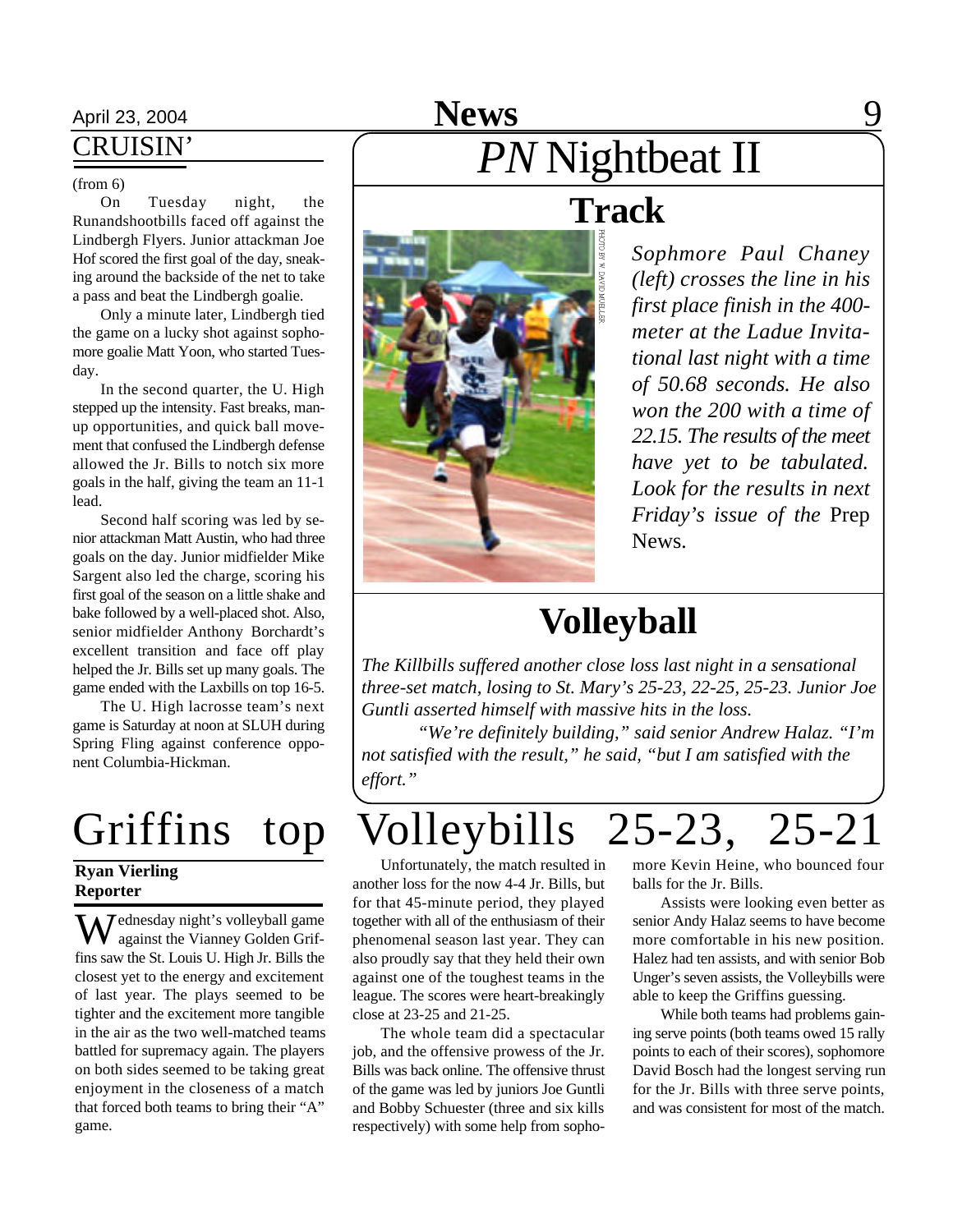## $\underline{10}$  April 23, 2004 FOR, UM...

(from 1) out the day as well.

The varsity lacrosse team will face off against Columbia-Hickman in the stadium at noon Saturday, allowing students to see the game while at Spring Fling.

Throughout the day and evening, the faculty parking lot will be closed so that functions can be held on the lot. Spring Fling participants should enter the campus from the Berthold lot, using the St. Louis Science Center-St. Louis U. High Boulevard from Oakland Ave.

Social/Publicity Commissioner Chris Baricevic said that Spring Fling will end around 6:00 p.m. with the last band. The day will be followed by the mixer, which begins at 7:00 p.m. and ends at 10:00 p.m. The mixer will support a fundraising effort called "Hats on for Cancer." President John Block explained, "All of the money we raise in this mixer is going to 'Hats on for Cancer.' Every penny. What we want to do is, for SLUH students it's going to be a discount rate, but we encourage donations."

Block mentioned that STUCO will not charge \$5 for SLUH students, but donations for the charity will be accepted. For non-SLUH students, the regular \$5 charge will still apply.

At the mixer two DJs will be present, one the upper lot under carnival tents and the other in the gymnasium, so people can have music anywhere they go. Block said, "Because the 'Back to School' mixer was so big, we want to make sure we can accommodate for that, and a lot more people."

On April 30, STUCO will host another fundraiser on that dress-down day for "Hats on for Cancer," by selling \$1 tickets that give students permission to wear hats at school for the day.

Block proceeded to explain the final STUCO event of the year, the day of fun, which will be held on May 21. He said, "We wanted to do a pig roast at the CBC (football) game, and we had a complication, so what we're going to do is have the pig roast (on the Day of Fun). It will be ready after school."

Block said the final event will also have wiffle ball games and washers set up. "It's our last big hoorah," he said.

Block also noted that next week the class officer elections for upcoming sophomores and juniors will be held, with premliminary voting on Monday and the final voting on Tuesday. The future juniors will have their elections at lunch on Thurday and Friday as well.

## PIC OF THE WEEK



**No caption is necessary to explain the significance of this Chicago intersection.**

Sports Commissioner Brian Heffernan mentioned the upcoming field hockey game against St. Joe's, the state champions. Heffernan said that a practice would take place for interested seniors

tices will be held is tentative. After introducing the recently-elected STUCO officers, Block opened the meeting up to comments about the scrolling announcements. Principal Mary Schenkenberg was present, and answered questions regarding some of the students' concerns. Junior Dustin Sump suggested that the messages should actually scroll, making it easier to read.

Sunday, April 25 at noon on the upper playing field. Whether additional prac-

"I think that announcements before, when they were read over the P.A. system, were a little obsessive, and it seems like this went a little too far. We could just trim down the messages at the end of school, and have the messages that are really necessary go out," said one student.

One student explained that he was unaware of the forum meeting because he had not seen the announcement on the television.

Heffernan said, "While annoucements are going on, if I hear my name, I'll instantly look up and ask somebody what it was about."

Block agreed, and wondered if it might be possibile to have oral announcements once a day, with scrolling announcements going throughout the day.

Schenkenberg suggested that a committee be formed regarding the announcements, explaining that the scrolling text blocks is an initial step in seeing whether a broadcast system would be something to consider. She said, "About this time last year we started looking into this and I think the broadcast club began at that time. We were exploring what it would be like to have a broadcast studio and what would it accomplish?"

Schenkenberg, along with the Instructional Council, proposed that it might be useful to have live broadcasting in the future at SLUH. "That's something we've been thinking about," said Schenkenberg.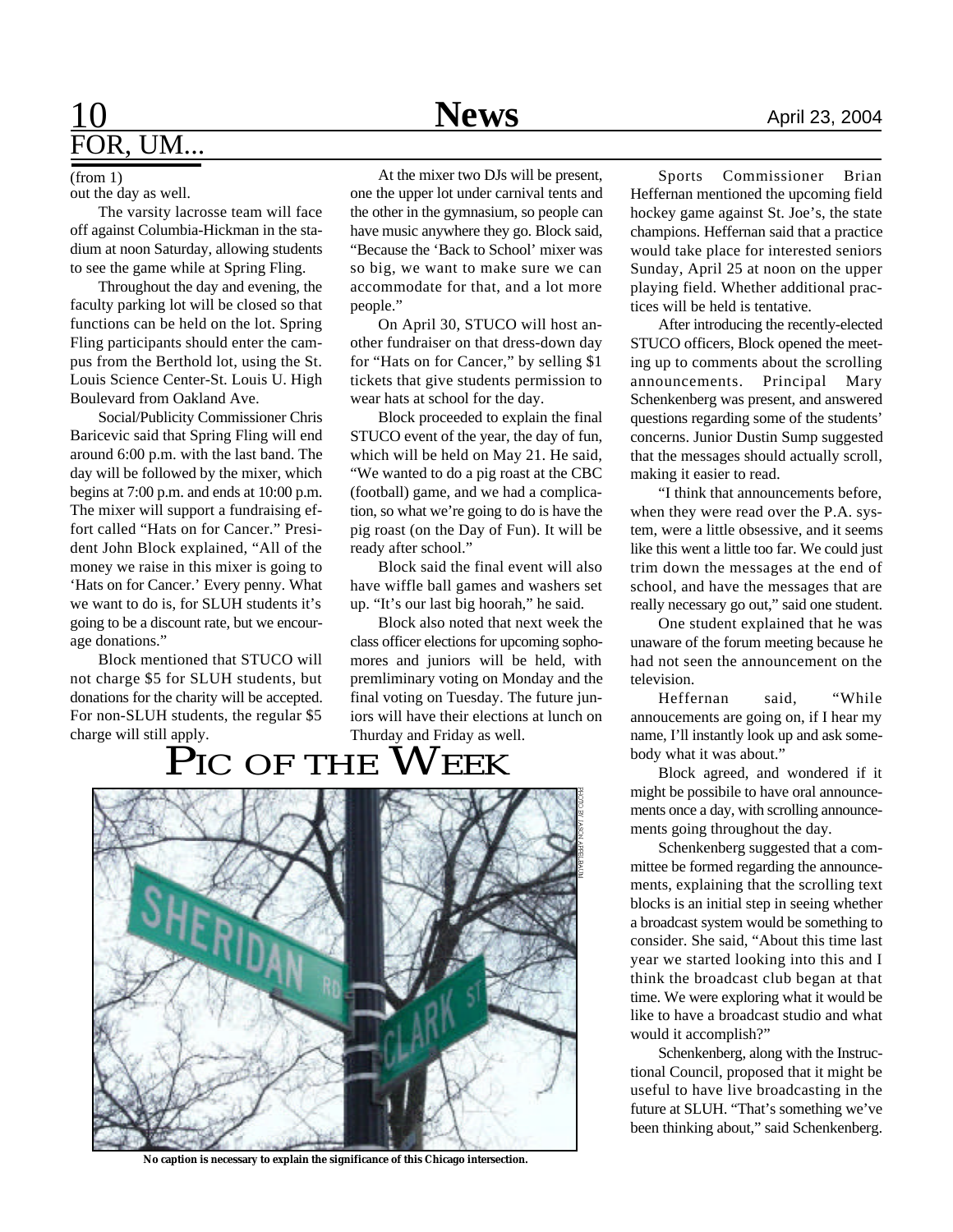## April 23, 2004 **News** 11

## GUNN

lot more scenes, some of which will see the light of day on DVD. So they had to cut down the movie *Dawn of the Dead* because it was too long. So in terms of that, stuff didn't make it.

"*Scooby Doo 2* was very different," he said. "Very little was cut out of that movie. It pretty much was: wrote the treatment, wrote the script, and then that's almost exactly what's on screen."

Gunn's road from St. Louis to these successes in Los Angeles was a long one. He began making movies when he was a kid, and he continued it through his time at SLUH. "SLUH was really important to me because I had a group of friends in high school who all made movies," he said. "When I was in grade school, I was the only one who ever made any films. Then I met these guys in high school who were all like me—a bunch of film geeks who loved movies and loved alternative music."

Most of Gunn's experience came from his two years as the president of production at Troma Studios. He was paid only \$150 for his first movie, but he gained a great deal of practical experience there.

After his first movie, *Tromeo and Juliet*, Gunn wrote the screenplay for *The Specials*, which was released in 2000. Jay Roach, the director of the three Austin Powers movies and *Meet the Parents*, read Gunn's script before the film was released. After reading the script, Roach took Gunn to Warner Brothers, where he was hired to write a movie based on the Spy vs. Spy comic strip.

Gunn said, "The movie never got made but people liked the screenplay and so because they liked that screenplay, they came to me and asked me if I wanted

(from 3) to do Scooby Doo and if I had any ideas about how to do it, and I did."

> As Gunn would later realize, because *Tromeo and Juliet* was his only film at the time, hiring him to write the movie was a big risk on Warner Brothers' part. "So for Warner Brothers to hire me and pay me a substantial amount of money to do Spy vs. Spy with a really big name director attached was really a big risk," Gunn said. "I've always had a lot of confidence in myself so I thought it was fine, but later on I realized how everybody was very frightened about hiring me to do that.

> "There's definitely some cool people out there that were willing to take risks with someone like me because I never did things exactly like other people do them, and to this day I don't."

> After writing a Spy vs. Spy screenplay, Warner Brothers signed Gunn to write two more movies, which were *The Newlyweds* and the original *Scooby Doo*.

> *Dawn of the Dead* came to Gunn through friend and producer Eric Newman. "Something about it just struck me as a good idea and I became inspired by doing a movie about a zombie apocalypse," Gunn said.

> Gunn added, "I have a tendency to bite off just as much as I can possibly chew, so that I have a very full mouth all the time and a lot of things on my plate. Newman just happened to call when I had a short break of a couple of months with not very much to do, so he called at the right time."

> Gunn is currently involved in several projects, including directing a movie entitled *Super*, which he described as "a *Taxi Driver* of superhero movies. It's a gritty, black comedy." He is also writing another big horror movie.

> The faculty only managed to accumulate 41 total points, while M210 scored 43 points and M209 collected

> Check next week's issue for a complete wrap-up of this year's IM

FACULTY ALL-STARS FALLIBLE

45 points.

tournaments.

Who has more knowledge, the faculty or the students of St. Louis U. High? The sophomore and junior homerooms, M209 and M210, defeated the intellegence of the faculty all-stars in the final Mental Meltdown competition on Wednesday.

*P*

*N=* school newspaper. *ews www.sluh.org prepnews@sluh.org* "Favorite Childhood Book" Credits Volume LXVIII, Issue 28

**Editor in Chief:** Brian "Milk and Cookies" Kane

*rep*

weekly high

**Sports Editor:** W. David "Do Penguins Wear Tuxedoes? 'Cause if They Do, I Wanna be a Penguin" Mueller

**Editor:** Jon "Fingerfins, the Tale of the Sargasso Fish" Kim

**Features Editor:** Charlie "Pat the Bunny" Hall

**Assistant Editor:** Brian "Amelia Bedelia Goes Camping" Fallon

**Core Staff:** Thomas "Animals You Can See at the Zoo" Fontana, Greg "Trouble for Trumpets" Fox, Tim "Partly Cloudy With a Chance of Meatballs" Huether, Timo "Everybody Poops" Kim, Brian "Cat in the Hat" Krebs, Alex "Love You Forever" Sciuto

**Staff:** Tim "Runaway Bunny" Elliott, Sean "The Giving Tree" Powers, Kyle "The Adventures of Winnie the Pooh" Kloster

**Moderator:** Mr. Steve "Hand, Hand, Fingers, Thumb" Missey

**Assistant Moderators:** Mr. Frank "Corduroy" Kovarik, Mr. Chris "Give a Moose a Muffin" Schaeffer

**Computer Consultants:** Mr. Bob "Intergrated Chinese, Level I" Overkamp, Mr. Tim "You're a Big Brother Now!" Rittenhouse

The *Prep News* is a publication of St. Louis University High school. Copyright ©2004 St. Louis University High School *Prep News.* No material may be reprinted without the permission of the moderators and editors.

*"Can I just have one more moondance with you, my love?" Quote of the Week —Van Morrison*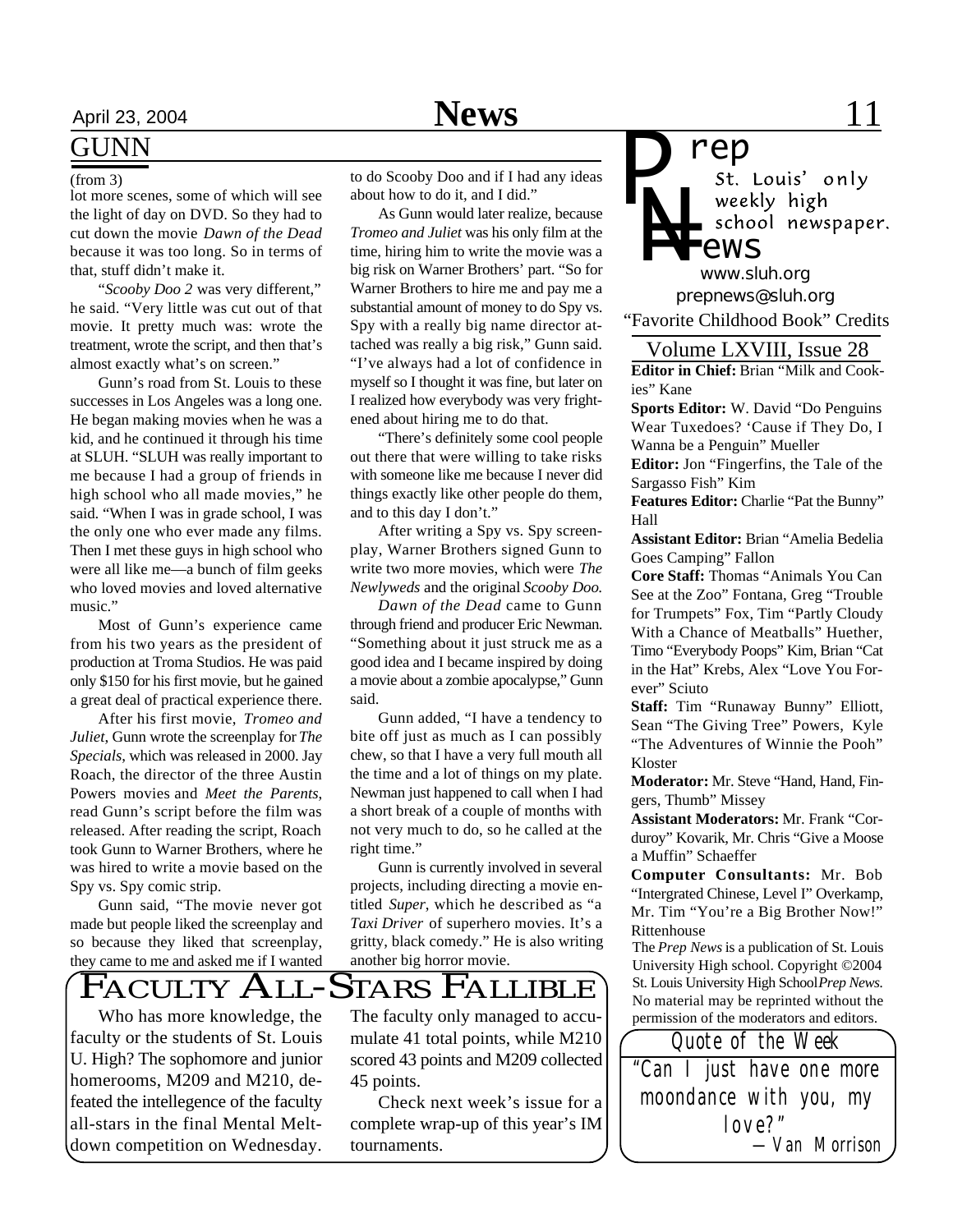## **12 News** April 23, 2004 MAC ATTACK

birds, #25, Mark McGwire.

Former Chairman of the Board Ted Hellman said, "We had no idea who it would be.... We only found out the Monday before." McGwire desired the secrecy involved.

Hellman said there was initially some dispute as to who would have

naming rights to the field since both Cardinals Care and St. Louis U. High d o n a t e d \$250,000 to the renovation of Aviation Field. Boeing gave \$1.6 million and has naming rights to the

whole of Aviation Fields.

"We yielded the rights to the Cardinals," said Hellman, "because we knew they would name (the ballpark) after a player."

Naming the ballpark after McGwire celebrated his numerous contributions to Cardinals Care, which, with SLUH, Boeing, and Forest Park Forever, donated most of the money used to help build the eight new baseball diamonds on Aviation Field.

McGwire had no real connection to SLUH during the whole process, as he worked quietly but vitally behind the scenes with Cardinals Care, the community foundation of the St. Louis Cardinals.

McGwire has continued to heavily support Cardinals Care even after leaving St. Louis, most recently contributing the \$124,000 he earned as the champion of the ADT Golf Skills Challenge, which aired on NBC last fall.

"I think you reach a certain point in your career when you have to give back," McGwire said during his speech. "These guys are our future baseball players and now they have a great ballpark to play in. I'm all for it."

He later remarked, "It's an honor to have a field to be named after you."

(from 2) McGwire also said that the stadium on Aviation Field is the only field to be named after him in the U.S., and he hopes for it to stay that way.

> McGwire had advice for the players of the four teams in the SLUH Tournament who assembled for the ceremony: "Play hard, and play it right. This game *has* to be fun." He then closed his speech

> > by saying, "The first (player to hit a) home run in this ball park will get an autographed ball and bat from me." O d d l y enough, in SLUH's second tourna-

**Mark McGwire looks on during the dedication ceremony.**

ment game of the day, junior Brandon Beal lined a 350-foot jack down the left field line off the foul netting to win the memorabilia.

"I didn't even see the ball," said Beal, "but I saw Coach (Nicollerat) giving the homerun signal.... I was rounding third and Coach said, 'You got something coming to you."

Beal said that, to claim the ball, Nicollerat would have to get in touch with someone in the Cardinals organization. Beal said, "I'll probably get a case (to display the bat and ball)."

Later in the ceremony, McGwire threw out a ceremonial first pitch. The ball got away from him, sailing high and wide over SLUH catcher senior Tyler Aholt's head.

When asked (in an exclusive *Prep News* interview— well, a few extra questions the *PN* reporter asked after the other reporters had dispersed) if he would ever return to watch games played on his field, McGwire said, "I might. If I do I'm going to be sitting in the car, and they won't know that I'm here. I do that all the time anyway. I don't want to cause a stir with someone seeing me here watching a game."

## **SHHHH**

#### (from 2)

particpation in the event as a school called for Schenkenberg to set the boundaries that Clark announced Wednesday morning. Schenkenberg decided that the event was "not school sponsored" and that students needed to obey instructions if asked to speak. Clark and Schenkenberg did not prohibit participation but only stated that participation would not be allowed to interfere with school.

Despite an absence of student-school coordination, many students took part in the silence. For most participants, silence allowed them to think about what is actually said in a day. Senior Jake Bell commented, "I realized how much nonsense is spoken."

Although the quiet instilled thought and realization in many demonstrators, it also cost them odd looks and occasional annoyance from classmates. Said one participant, "Some students gave me a lot of trouble."

For future Days of Silence, more planning between the students hoping to participate and the administration might allow the administration to support their silence for that day and forgive their obligations as students to take part verbally in classes. As Clark said, "A lot of my colleagues wouldn't care if the students participate. They just felt they should've been informed," so that classes could be planned in advance to allow for such activity.

## —BLOOD DRIVE— BY THE NUMBERS

76 usable pints

2 students deferred

3 students didn't finish

47 first time donors

1 senior who wound up sprayed with his own blood while his needle was removed

1 *Prep News* Assistant Editor who was forced to remain at the drive despite his numerous attempts to return to class

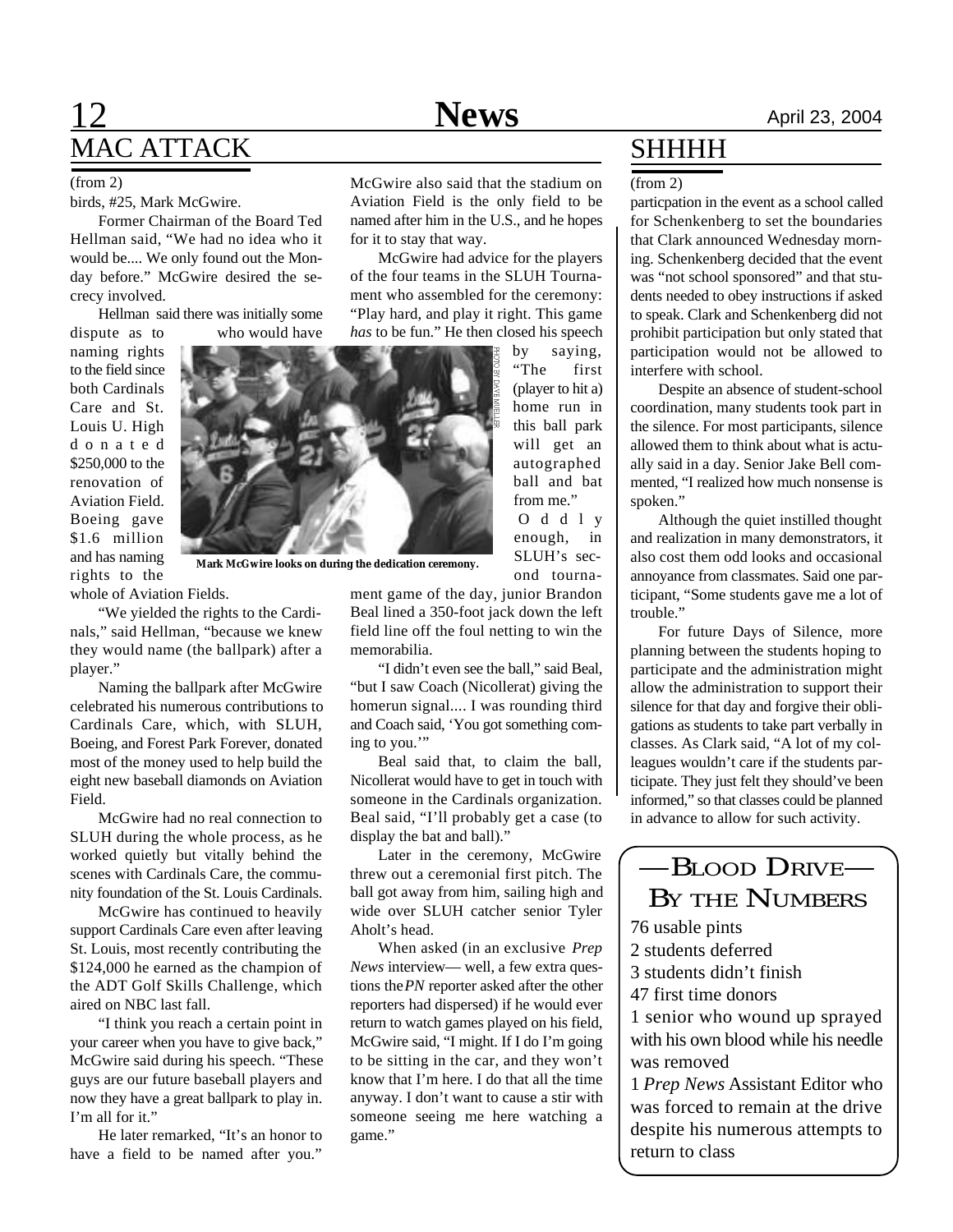## April 23, 2004 **News** 13 TURNTHATIN

#### (from 3)

papers, I don't think so. There may be certain scenarios when it may be needed. Yeah it is a hassle, but in spite of that, is it really doing anything? I don't think so."

Kriegshauser does not believe SLUH should use the service because "they are paid to teach and to know what we can or cannot do. They should help us with what we don't know instead of paying a service…. If they are worried about us cheating, why don't they make sure we know it?"

AP U.S. History teacher Dano Monahan said, "I think that it has been useful. It has been well worth the investment. It has served as a deterrent against anybody who may have any ideas about lifting things improperly. It certainly saves a lot of time for us to do more important things. Although (the citations) are still checked—I know I do it and other people do it—this gives you a general idea about how much has been lifted. If it is a low percent a lot of people just ignore it unless it gets into the high numbers."

According to Monahan, out of four classes and 89 people, nobody received a report of more than 4 or 5 percent copied, most of which were titles of books or articles. However, in addition to using Turnitin, Monahan also does a spot check of 5 to 10 footnotes in each paper to further ensure that it hasn't been copied.

"We all believe it is a deterrent. It is just one more way in our society where you can lift things of the internet so easily. I think by the results that people are not willing to take a chance," said Monahan.

Raterman believes that Turnitin is a necessary evil because the program is a countermeasure against plagiarism; however, using Turnitin does not make him happy. Initially, Raterman was skeptical about using the program because "we are testing students to see if their papers are trustworthy and there is some grayness there." However, Raterman believes "we are getting to the point where we think it is a wise thing to do to use it."

"Most students have had no problem about it," said Raterman. "But of course, I used it later in the year and other English courses have used it earlier. (I received) a few complaints that 'you didn't trust us,' but not much at all. I was surprised that I didn't get more comments. Most of them (thought of it as) just something to do. It is just part of the modern world." According to Raterman, most of the complaints dealt with underlying issues of trust.

IParadigms President/CEO John Barrie likened Turnitin to referees or test proctors who ensure atheletes or students sticking to the correct rules. "When you have referees out on the football field, is it because you assume all the athletes are cheaters?" said Barrie. "When you have somebody at your SAT walk around and make sure everybody is looking at their own test, is it because everybody in that room is a cheater? It is the same thing. Those things are designed to make sure that everybody is playing by the same set of rules, and if you don't have something like that in place, you will have a small group of students cheat their way to a degree. That is the last thing anybody wants."

Before Easter break, juniors circulated a rumor about a lawsuit against Turnitin for using and earning money from students' submitted work without their permission; however, according to Barrie, there has never been a threat of a lawsuit or a lawsuit against iParadigms. The rumor said there was a lawsuit against iParadigms because they were unfairly making money off of students' submitted work by using the Turnitin service. Although not a lawsuit, according to the CBC News website, a McGill University student refused to turn in his work to Turnitin without a teacher first marking his papers. He received zeros on his papers, but eventually, he won the right to have a teacher first mark his work before having to turn his paper into Turnitin.

Barrie believes that since Turnitin is a new technology, it is often misinterpreted and confused. According to Barrie, students have two primary questions about Turnitin: does it violate intellectual property rights, and does it violate privacy rights. According to the 9-page legal document posted under the legal section of

Turnitin's website, the service violates neither.

Barrie said, "We don't make money off of student papers, and we never ever ever disclose anything about the student, including their term paper, to anybody besides their teacher. So, for example, let's say you gave your paper to a friend at a different high school, and that friend was caught cheating from your paper. Your friend's teacher would be notified that, okay, this paper came from another student at your high school. We can't tell you anything about the student, we can't give you that student's paper. But, that student was in this class, on this date, taught by this teacher, and here's (his or her) email address. You talk to them, because again, we can't tell you anything."

Barrie believes the sole purpose of Turnitin is "to handle the entire life cycle of student work, from the electronic submission to checking for originality to peer reviewing. I actually think (peer review is) the most interesting (part of the service), where a teacher could say turn in your paper, we're going to check it for originality. I am going to allow all the other students in the class to peer review your paper, which means that you are getting comments from all of your peers anonymously. The next step would be online grading with the teacher, so they could go online and grade your paper, to gradebook , which allows the teacher to store the grades and the comments, to the creation of a digital portfolio which allows you to go back and look at all the assignments you ever turned in. That is what turnitin is designed to do, although most people just want to talk about the plagiarism stuff."

According to Barrie, the plagiarism detection service was designed to deter students from plagiarizing, not to catch cheating from students.

"I'll tell you for a fact that 99% of our clients don't want to catch students cheating," said Barrie. "Your high school doesn't want to catch anybody cheating. They want to stop it before it happens. As **see TURNTHISIN, 14**